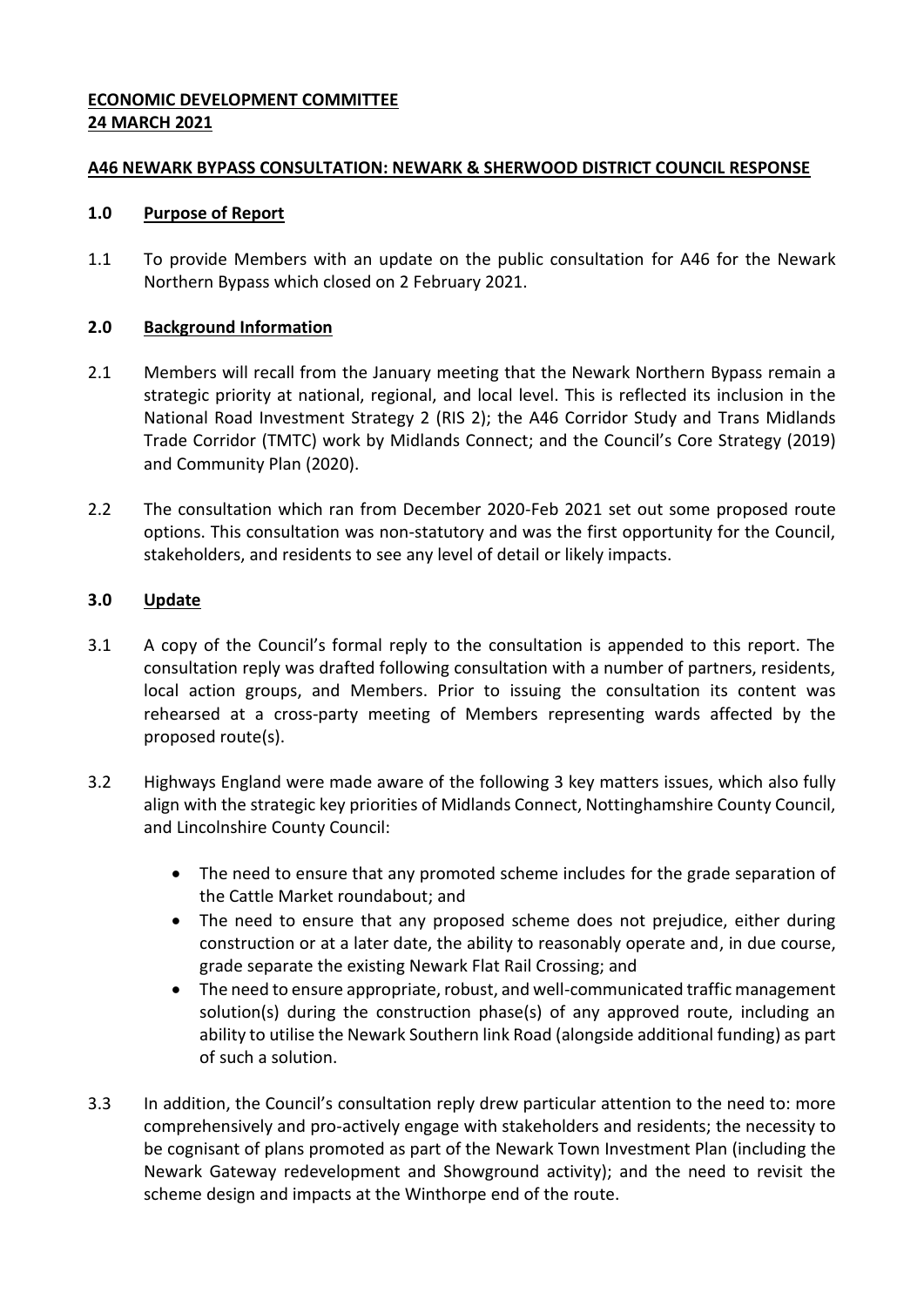3.4 NSDC have requested to be engaged on an ongoing basis, with Highways England and their consultants now agreeing to regular liaison as consultation replies are digested and responded to. Further regular updates will be provided in due course.

## **4.0 Equalities Implications**

- 4.1 Much of the wider community of Newark was directly consulted on the A46 proposals by post. The Council's Communications Team also shared the programme of social media activity from Highways England. Targeted engagement and explanation took place at a community level, including with residents of Newark, Farndon, Winthorpe, and the Gypsy and Traveller communities at Tolney Lane.
- 4.2 The A46 is identified as a key piece of infrastructure in the Local Development Framework and in the Community Plan. Preparation of the former (in the form of the Amended Core Strategy) required that all policies were subject to appraisal against the Integrated Impacts Assessment (IIA). The IIA incorporates a Sustainability Appraisal, Strategic Environmental Assessment, Equalities Impact Assessment (EqIA) and Health Impact Assessment (HIA). The EqIA is a way of demonstrating the District Council is fulfilling the requirements of the Public Sector Equality Duty contained in section 149 of the Equality Act 2010.

## **5.0 Digital Implications**

**5.1** There are no direct digital implications arising from this report.

## **6.0 Financial Implications FIN20-21/4602**

6.1 There are no financial implications arising from this report.

#### **7.0 Community Plan – Alignment to Objectives**

7.1 Delivery of the A46 Newark Bypass remains a specific aim within the Community Plan objective of delivering inclusive and sustainable economic growth. Achieving this objective will help reduce congestion on the town's roads and, allied to the delivery of the Southern Link Road and Newark Town Investment Plan, has great potential to support the enhancement of the town centre, while increased road capacity will facilitate new jobs in the District that will contribute to increased opportunities for greater social mobility.

#### **8.0 RECOMMENDATIONS that Members:**

- **a) Note the contents of the report and formal NSDC Consultation reply; and**
- **b) Seek ongoing and regular updates as the project progresses.**

#### **Reason for Recommendation**

**To positively influence Highways England's decision-making process and to ensure that the preferred option that is to be taken forward delivers optimal local and strategic benefits.**

#### Background Papers